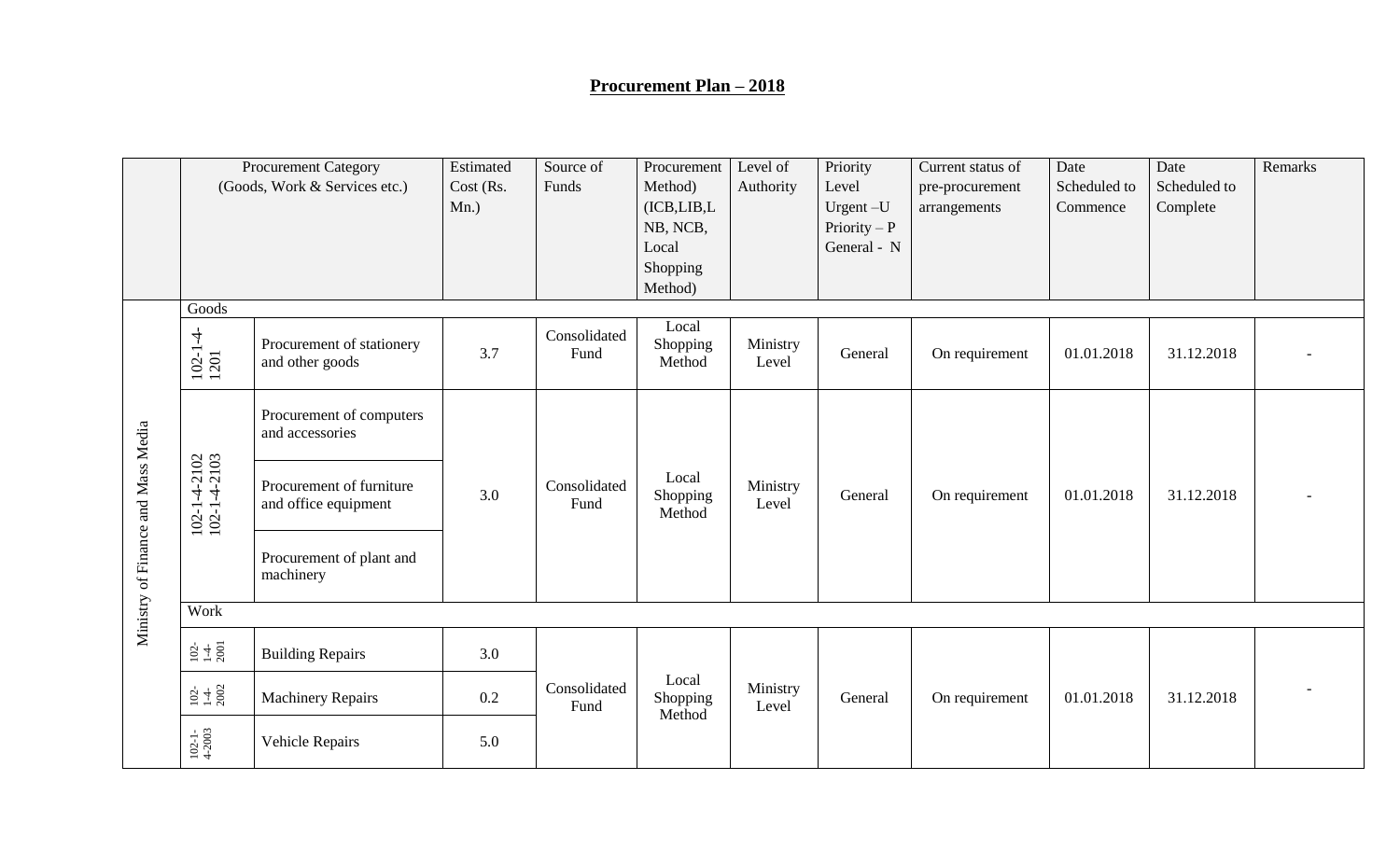|                                    |                               | Procurement Category           | Estimated | Source of            | Procurement                               | Level of          | Priority       | Current status of                                                                                | Date         | Date         | Remarks                  |
|------------------------------------|-------------------------------|--------------------------------|-----------|----------------------|-------------------------------------------|-------------------|----------------|--------------------------------------------------------------------------------------------------|--------------|--------------|--------------------------|
|                                    | (Goods, Work & Services etc.) |                                | Cost (Rs. | Funds                | Method)                                   | Authority         | Level          | pre-procurement                                                                                  | Scheduled to | Scheduled to |                          |
|                                    |                               |                                | $Mn.$ )   |                      | (ICB, LIB, L)                             |                   | Urgent-U       | arrangements                                                                                     | Commence     | Complete     |                          |
|                                    |                               |                                |           |                      | NB, NCB,                                  |                   | $Priority - P$ |                                                                                                  |              |              |                          |
|                                    |                               |                                |           |                      | Local                                     |                   | General - N    |                                                                                                  |              |              |                          |
|                                    |                               |                                |           |                      | Shopping                                  |                   |                |                                                                                                  |              |              |                          |
|                                    |                               |                                |           |                      | Method)                                   |                   |                |                                                                                                  |              |              |                          |
|                                    | Services                      |                                |           |                      |                                           |                   |                |                                                                                                  |              |              |                          |
| Ministry of Finance and Mass Media | $102 - 1 - 4 - 1409 - 01$     | Supply of janitorial services  | 4.0       | Consolidated<br>Fund | National<br>Competitive<br>Bidding        | Ministry<br>Level | General        | Publishing<br>newspaper<br>advertisements                                                        | 01.01.2018   | 31.12.2018   | $\overline{\phantom{a}}$ |
|                                    | $102 - 1 - 4 - 1409 - 02$     | Supply of security services    | 1.8       | Consolidated<br>Fund | National<br>Competitive<br><b>Bidding</b> | Ministry<br>Level | General        | Publishing<br>newspaper<br>advertisements                                                        | 01.01.2018   | 31.12.2018   | $\overline{\phantom{0}}$ |
|                                    | $102 - 1 - 4 - 2401 - 01$     | Training of Ministry staff     | 2.0       | Consolidated<br>Fund | Local<br>Shopping<br>Method               | Ministry<br>Level | General        | On requirement                                                                                   | 01.01.2018   | 31.12.2018   |                          |
|                                    | 102-1-4-2401-02               | Media Scholarship<br>Programme | 2.5       | Consolidated<br>Fund | Local<br>Shopping<br>Method               | Ministry<br>Level | General        | Publishing of<br>newspaper<br>advertisements of<br>the programme and<br>conducting<br>interviews | 01.01.2018   | 31.12.2018   |                          |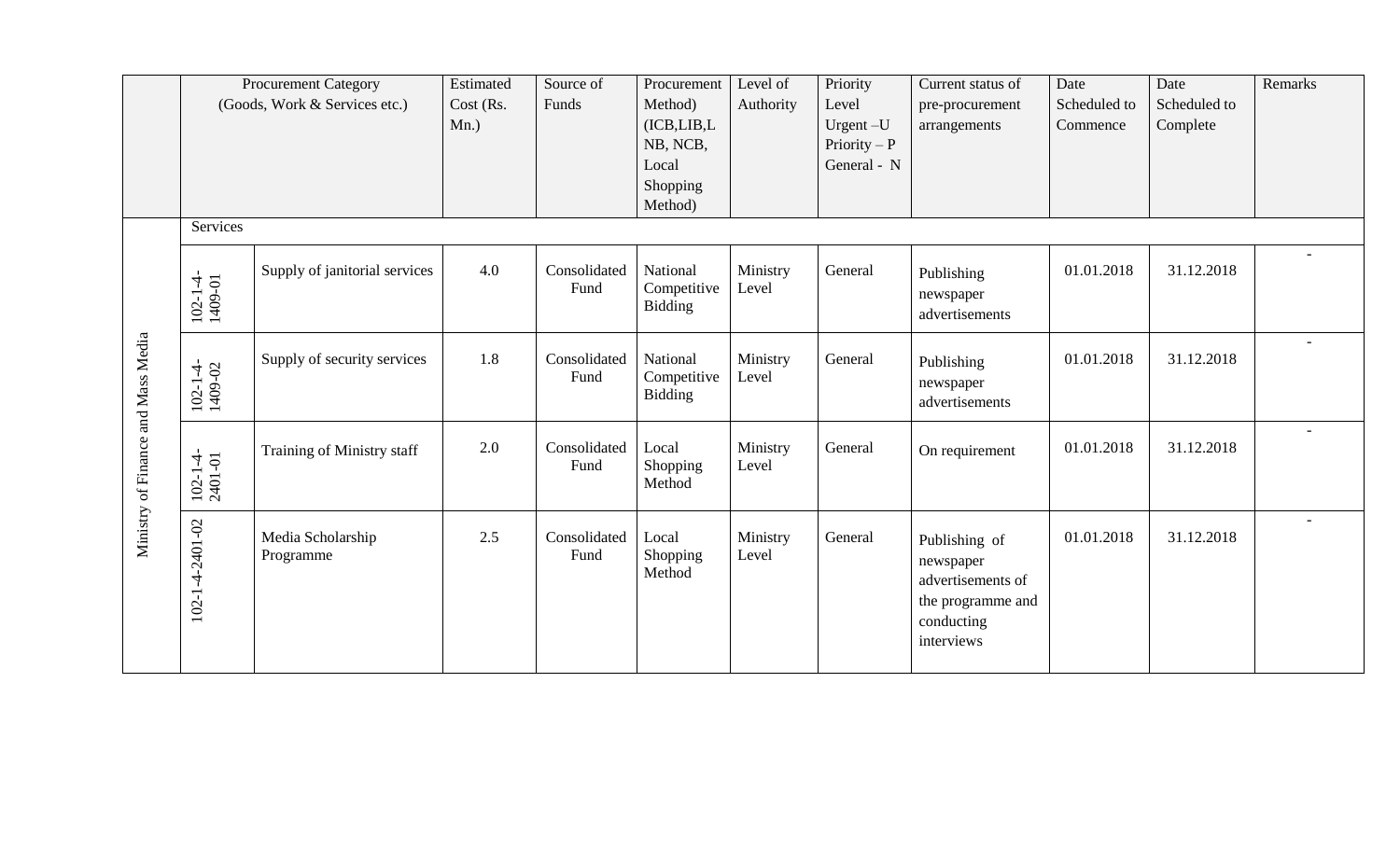|                                    |                 | <b>Procurement Category</b><br>(Goods, Work & Services etc.)                                                                                                                                                                                                                                                                                                                  |     | Source of<br>Funds   | Procurement<br>Method)<br>(ICB, LIB, L)<br>NB, NCB,<br>Local<br>Shopping<br>Method) | Level of<br>Authority | Priority<br>Level<br>Urgent-U<br>$Priority - P$<br>General - N | Current status of<br>pre-procurement<br>arrangements                                               | Date<br>Scheduled to<br>Commence | Date<br>Scheduled to<br>Complete | Remarks |
|------------------------------------|-----------------|-------------------------------------------------------------------------------------------------------------------------------------------------------------------------------------------------------------------------------------------------------------------------------------------------------------------------------------------------------------------------------|-----|----------------------|-------------------------------------------------------------------------------------|-----------------------|----------------------------------------------------------------|----------------------------------------------------------------------------------------------------|----------------------------------|----------------------------------|---------|
| Ministry of Finance and Mass Media | 102-1-4-2401-07 | Trainings related to the<br>Right to Information Act.<br>(Public awareness<br>programmes, publicity<br>activities, printing of<br>manuals and handouts,<br>printing of posters, media<br>publicity activities, hall<br>reservations &<br>refreshments, fuel and<br>transportation, fees for<br>resource persons, stationery<br>and other equipment<br>required for workshops) | 20  | Consolidated<br>Fund | Local<br>Shopping<br>Method                                                         | Ministry<br>Level     | General                                                        | Requirement of<br>public awareness<br>on the Right to<br><b>Information Act</b>                    | 01.01.2018                       | 31.12.2018                       |         |
|                                    | 102-1-4-2509    | Special Loan Scheme for<br>Journalists                                                                                                                                                                                                                                                                                                                                        | 6.0 | Consolidated<br>Fund | Local<br>Shopping<br>Method                                                         | Ministry<br>Level     | General                                                        | Publishing of<br>newspaper<br>advertisements of<br>the loan scheme<br>and conducting<br>interviews | 01.01.2018                       | 31.12.2018                       |         |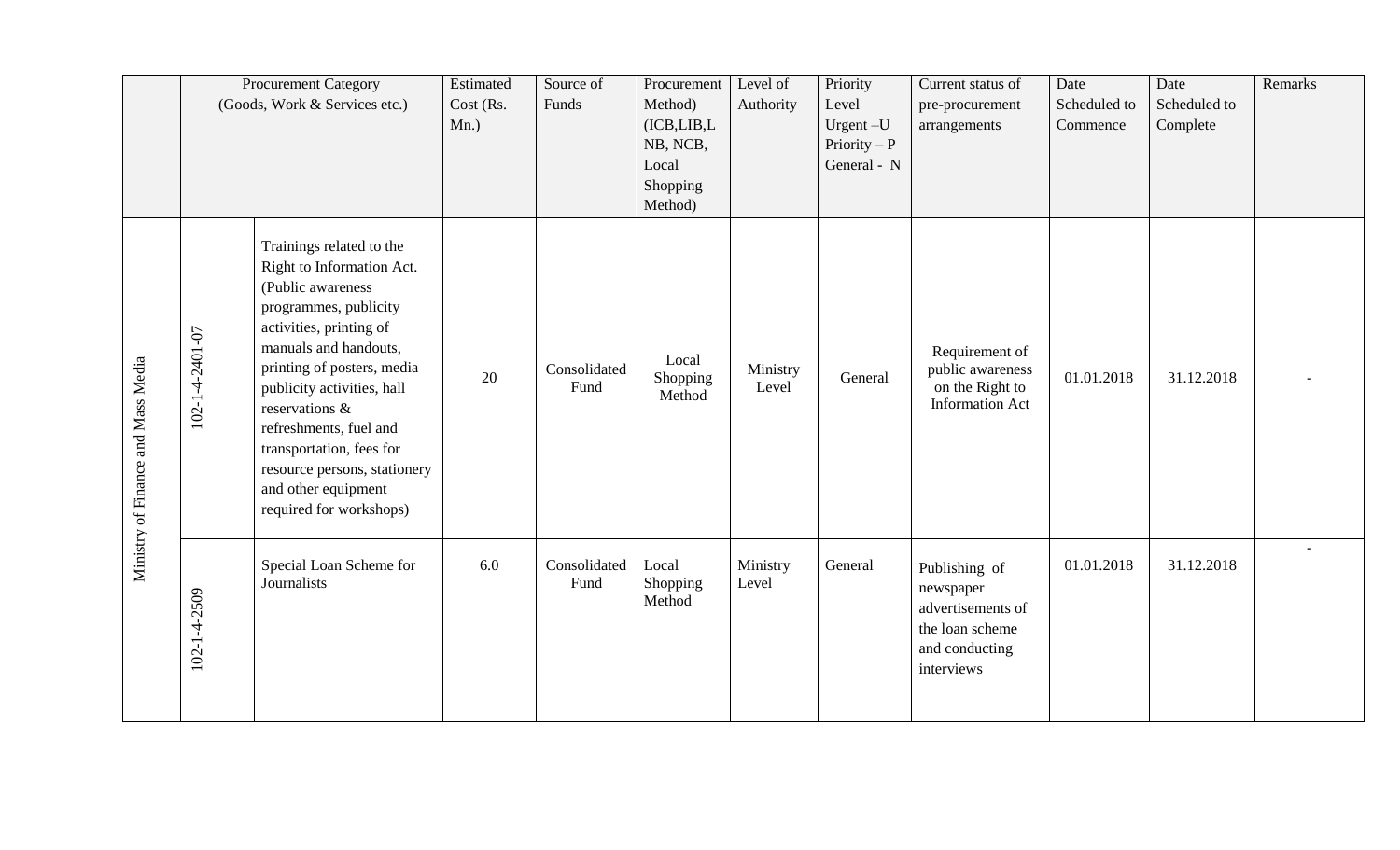|                                    |                          | <b>Procurement Category</b>                                                                              | Estimated | Source of            | Procurement                               | Level of          | Priority      | Current status of                                                                                               | Date         | Date         | Remarks                                                                                                    |
|------------------------------------|--------------------------|----------------------------------------------------------------------------------------------------------|-----------|----------------------|-------------------------------------------|-------------------|---------------|-----------------------------------------------------------------------------------------------------------------|--------------|--------------|------------------------------------------------------------------------------------------------------------|
|                                    |                          | (Goods, Work & Services etc.)                                                                            | Cost (Rs. | Funds                | Method)                                   | Authority         | Level         | pre-procurement                                                                                                 | Scheduled to | Scheduled to |                                                                                                            |
|                                    |                          |                                                                                                          | $Mn.$ )   |                      | (ICB, LIB, L)                             |                   | Urgent-U      | arrangements                                                                                                    | Commence     | Complete     |                                                                                                            |
|                                    |                          |                                                                                                          |           |                      | NB, NCB,                                  |                   | Priority $-P$ |                                                                                                                 |              |              |                                                                                                            |
|                                    |                          |                                                                                                          |           |                      | Local                                     |                   | General - N   |                                                                                                                 |              |              |                                                                                                            |
|                                    |                          |                                                                                                          |           |                      | Shopping                                  |                   |               |                                                                                                                 |              |              |                                                                                                            |
|                                    |                          |                                                                                                          |           |                      | Method)                                   |                   |               |                                                                                                                 |              |              |                                                                                                            |
|                                    | $102 - 1 - 4 - 1 - 2509$ | Introduction of digital<br>technology for television<br>broadcasting in Sri Lanka<br>(Ru Sankya Project) | 110       | Foreign<br>Funds     | National<br>Competitive<br><b>Bidding</b> | Ministry<br>Level | General       | Identification of the<br>necessity in<br>introducing digital<br>technology                                      | 01.01.2018   | 31.12.2018   | This project is<br>due to be<br>handed over to<br>the<br>Telecommunic<br>ation<br>Regulatory<br>Commission |
| Ministry of Finance and Mass Media | $102 - 1 - 4 - 2 - 2509$ | Qualitative upgrade of<br>television programmes                                                          | 20        | Consolidated<br>Fund | Local<br>Shopping<br>Method               | Ministry<br>Level | General       | Approval has been<br>granted to the<br>project proposal<br>submitted to<br>upgrade the quality<br>of programmes | 01.01.2018   | 31.12.2018   | Implemented<br>through the Sri<br>Lanka<br>Rupavahini<br>Corporation                                       |
|                                    | $102 - 1 - 4 - 3 - 2205$ | Pandith Amaradeva<br>Sangeetha Asapuwa                                                                   | 225       | Consolidated<br>Fund | Local<br>Shopping<br>Method               | Ministry<br>Level | General       | Foundation stone<br>has been laid for<br>the Sangeetha<br>Asapuwa                                               | 01.01.2018   | 31.12.2018   |                                                                                                            |